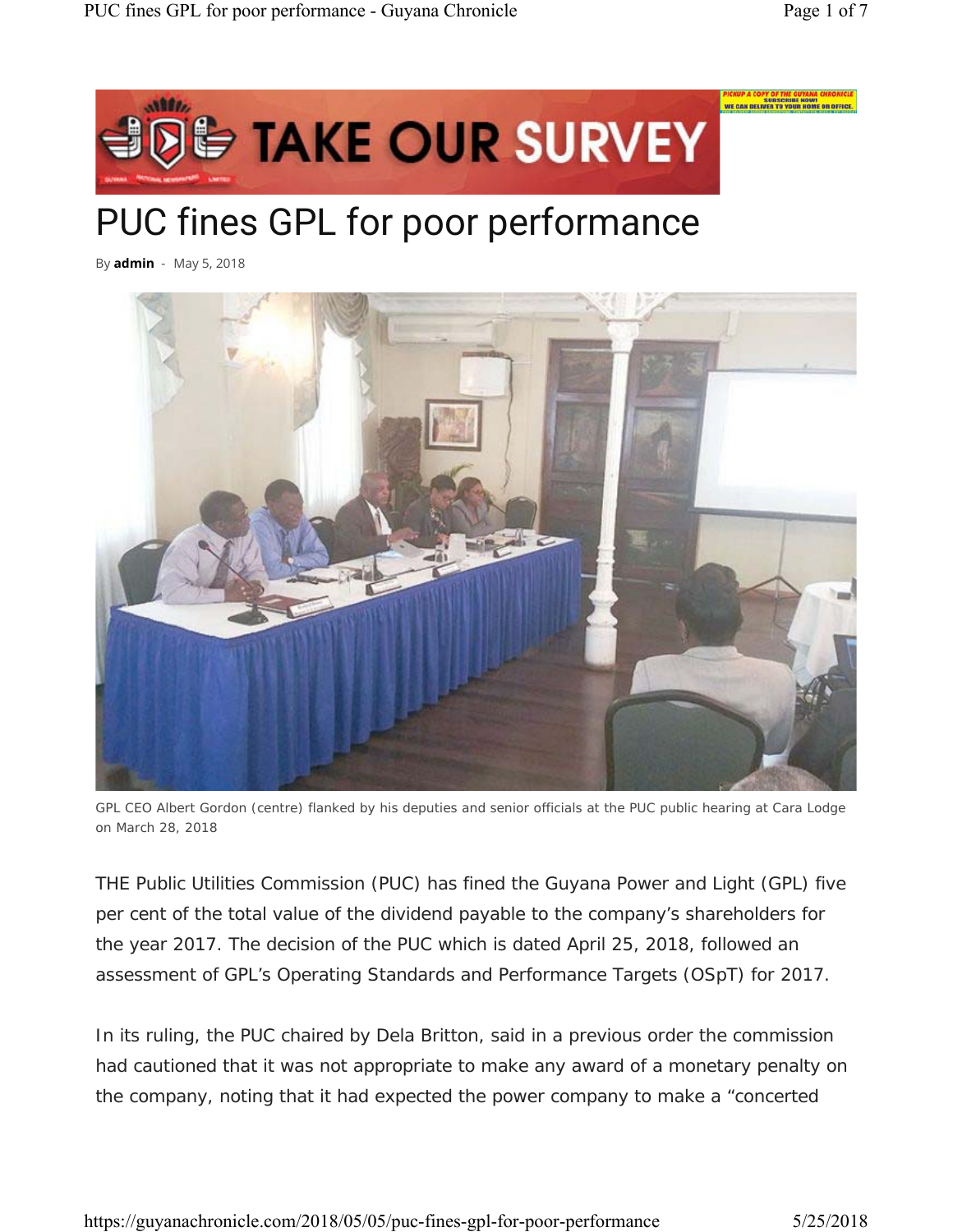effort" to fulfil its mandate of providing a safe service at a reasonable price to consumers.

"Unfortunately, our expectations of an improved service did not materialise. The commission, in fulfilment of its obligations and having considered the extent to which the company has failed to meet the OSpT, together with the impact on the licensees' consumers, hereby fines the company in the amount of five per cent of the total value of the dividend payable to the company's shareholders in the just concluded calendar year," the Order stated.

The commission has committed to monitoring the operations of GPL and said it will demand reporting on its standards as it deems fit. Meanwhile, in its report, the commission acknowledged that the operating standards of the power company are set within the framework of the company's existing infrastructure and cash flow limitations.

#### **Falling down on standards**

"However, some of the standards fall far short of what constitutes an efficient utility. It is the commission's fervent hope that there will be incremental improvements in the quality of service to consumers in 2018 and beyond," the PUC stated.

At a public hearing held on March 27, 2018, at Cara Lodge, Quamina Street, Georgetown, GPL was afforded an opportunity to present its reviews and whether the Standards for 2017 were achieved and if not, to provide reasons why the identified targets had not been achieved. It should be noted that the OSpT constitute the standards and quality of service that GPL is required to provide in accordance with section 25 (2) of the PUC Act. There are eight standards and targets: Customer Interruptions, Voltage Regulation Meter, Reading Issuing of Bills', Accounts Payable, Accounts Receivables, System Losses, and Average Availability. Those OSpT are to be reviewed by March 30 of each calendar year and the commission is responsible for determining whether the company has failed to achieve the said targets.

According to the Act, should there be failure to realise any targets, the impact of the failure is to be determined by the commission on both the consumer and on the company. As a result of the failures, the PUC is empowered to impose monetary penalties on the company in an amount which ought not to exceed 25 per cent of the

https://guyanachronicle.com/2018/05/05/puc-fines-gpl-for-poor-performance 5/25/2018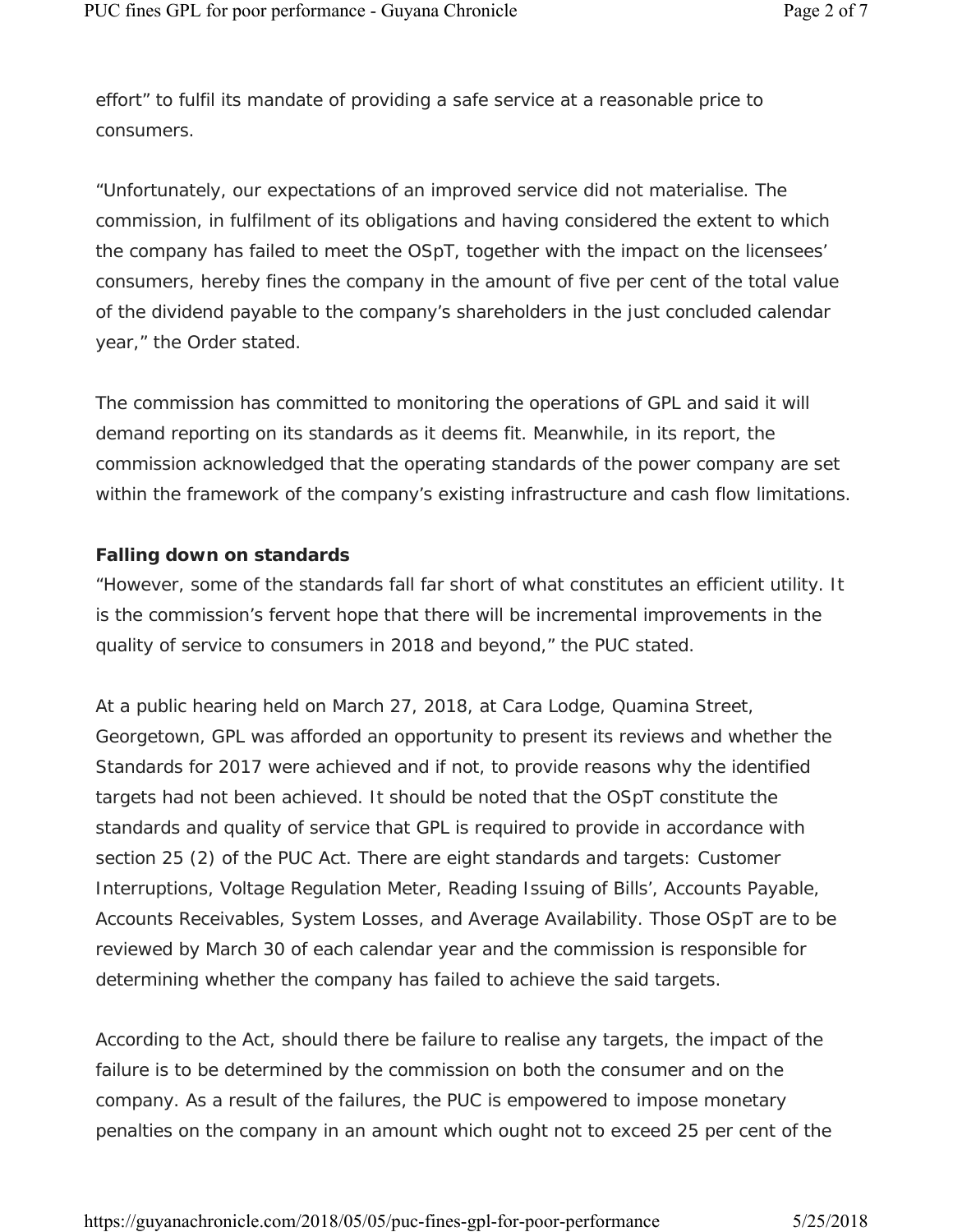total value of the dividend payable to the company's shareholder(s) in the calendar year under consideration.

## **Shortfall of generation**

In the case of customer interruptions, and the System Average interruption Frequency Index (SAIFI) the aim is to limit the average number of outages a consumer had experienced during the year to no more than75. However, the average number of outages experienced by a consumer for the year 2017 was 128. As a result, the identified standard was not achieved. GPL in its defence said there was a shortfall of generation as a result of a failed alternator on one of the 6.9 megawatt sets. The company reported that it took approximately six months before the set became operational. Additionally, there were also extended maintenance periods for two other 6.9-megawaff sets. During the routine maintenance of these sets, it was discovered that the failure of the alternators was imminent.

A decision was then taken to have both of the sets repaired and as a consequence, the maintenance period was extended by a further two weeks. It was noted that the reserve capacity of the company is not significant. "When there are unexpected generator failures, coupled with the normal maintenance schedules, where the sets are withdrawn from service, the company may experience a generation shortfall that increases the frequency of outages to consumers."

GPL also noted that the transmission system is unstable, and that the instability resulted in no fewer than 25 disruptions during the year and that these failures were in no way due to human error. It was a result of the increased disruptions there were increased power outages.

Similarly, SAIDI is geared at limiting the duration of outages that a consumer experienced in 2017 to no more than 85 hours. However, the average duration stood at 133.18 hours. The PUC noted that the company's performance in this regard has deteriorated over the years and noted that it was foreseeable that there would have been the consequential generation shortfall and that the company should have made adequate provision to mitigate this.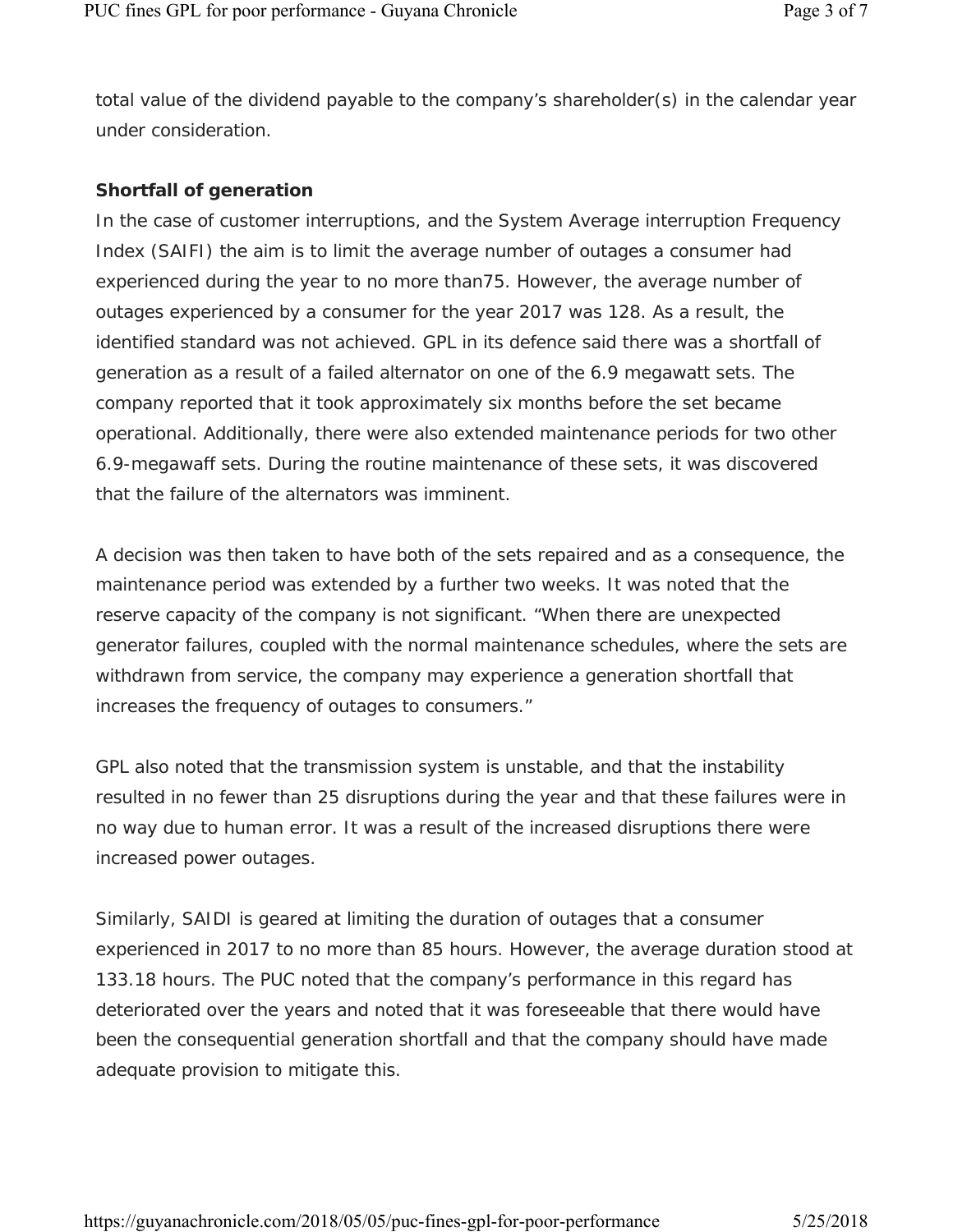# **Voltage regulations**

According to the standards GPL is required to maintain in stable conditions, voltages of + 5 per cent of the nominal voltage and + 10 per cent following a system disturbance but from the inception, GPL has said that it would be difficult to monitor and report on the voltage supplied to each customer. As was the case in previous years, the standard was not measured.

Nevertheless, the company said a planned programme for the installation of Advance Metering Infrastructure (AMI) meters will begin soon and when it does, it would be in a position to randomly access data from the registry of these meters which would enable the company to inform on voltage fluctuations. "The information provided from such random samples should determine whether the company's voltage delivery is consistent with the standard," the company disclosed. As an alternative to the Standard, GPL committed to complete 100 per cent of customer voltage complaints due to network reconfigurations, vegetation, upgrade of lines, additional transformer, among others in no more than 30 days.

GPL has reported that this target was not met. No explanation was offered for not meeting the target. In accepting the company's explanation for not measuring voltage delivered to consumers, the PUC noted the intent of the company to comply with the standard when consumers are switched to AMI meters.

"There is compelling evidence to suggest that the voltage received by consumers in some areas is not consistent with that which the company has been contracted to deliver. This, together with the failure to meet the consumer interruption standard, must have been a source of frustration to consumers that the company should be cognizant of and should expeditiously take appropriate and urgent steps to ameliorate," the PUC said.

# **Meter Reading**

For 2017, GPL was required to read 97 per cent of maximum demand consumers (that is commercial consumers) and 90 per cent of non-maximum demand consumers (that is residential customers). The standard with respect to both was not achieved. For maximum-demand consumers, 9l per cent of the meters were read; and for nonmaximum demand consumers, only 88 per cent of the meters were read. The power

https://guyanachronicle.com/2018/05/05/puc-fines-gpl-for-poor-performance 5/25/2018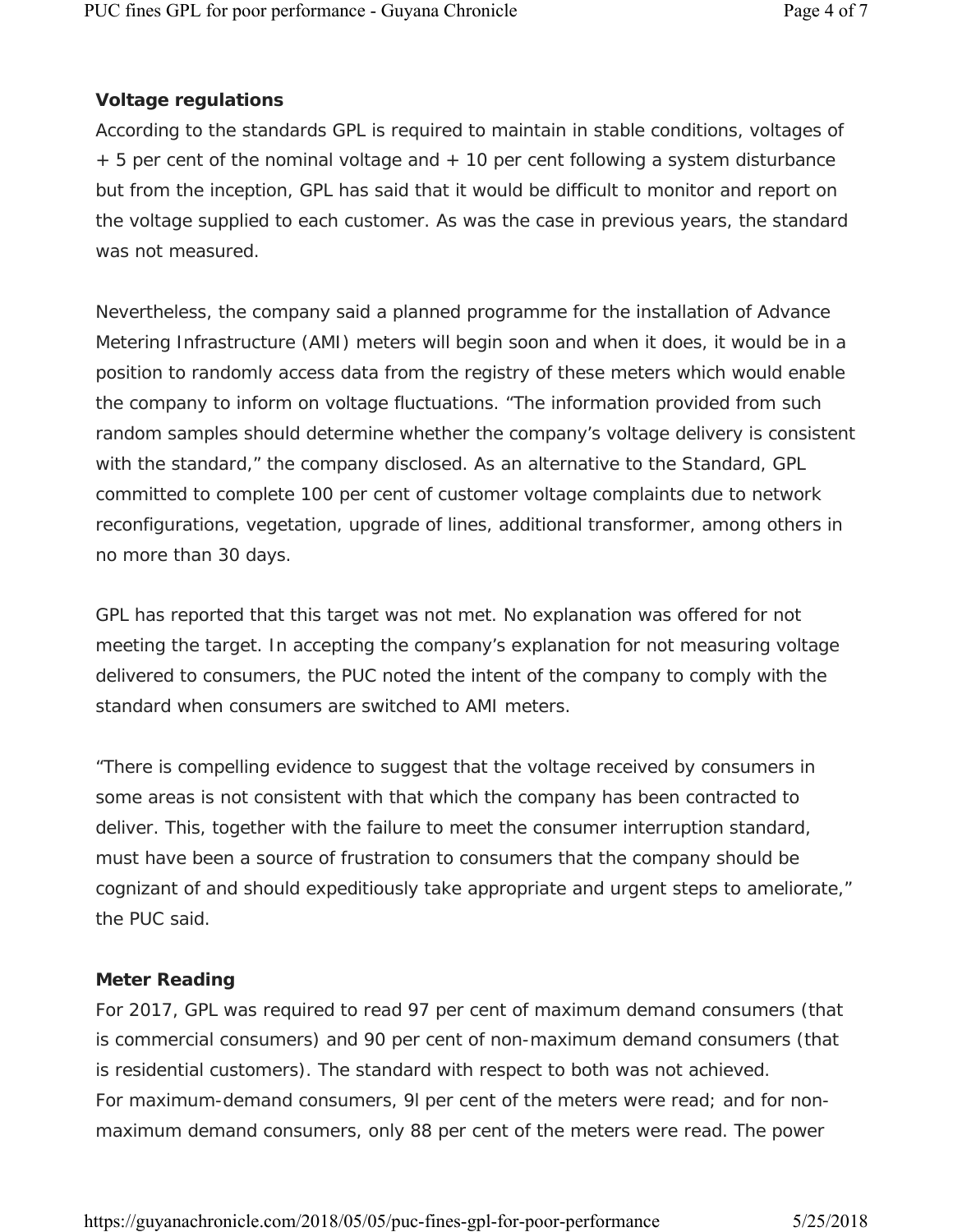company said it did not meet the operating standard with respect to non-maximum demand consumers, because its representatives could not have access to the premises or the placement of some meters within the customer premises prevented the reading of same.

In the case of not meeting the standards set for the maximum-demand consumers, GPL pointed to occasional failure by the hand – held devices to read the data stored in some of the meters. The company explained that the hand-held devices, which use radio frequency waves to communicate with meters, were unable to access the data that sits in the registry of the meters and the meters may be defective.

As such, given the timeline to deliver the bills to the consumers, there is a short window (normally two days) for corrective action and this generally results in a higher than intended estimation of bills. In 2017 there was a shortage of maximum-demand meters that frustrated the process of replacing defective meters. The PUC applauded the power company for a satisfactory performance as it relates to non-maximum demand, while in the case of maximum demand customers, the commission had said GPL has failed consistently to achieve the standard notwithstanding the fact that the total number there in is very small. "The Commission is of the view that the company should take pride in its performance and to ensure at a minimum it achieves this standard in 2018."

#### **Issuing of Bills**

After meters have been read, GPL is required to issue maximum-demand bills within seven days, and non-maximum demand bills within 10 days. However, the company has reported that on average maximum-demand bills were issued within five days, and non-maximum demand bills, within 8 days after the meters were read. The standard with respect to both was met.

# **Accounts payable**

Here, the power company is required to settle with its creditors within 26 days and according to the company, the standard was met as it took on average 26 days to settle its indebtedness with its creditors. Meanwhile, in the case of accounts receivables, GPL was unable to meet its target. The standard commits the company to a 30-day cash collection cycle and it was reported that that cycle was 35 days. The company explained that its collection cycle had improved over the previous year, but noted that the late